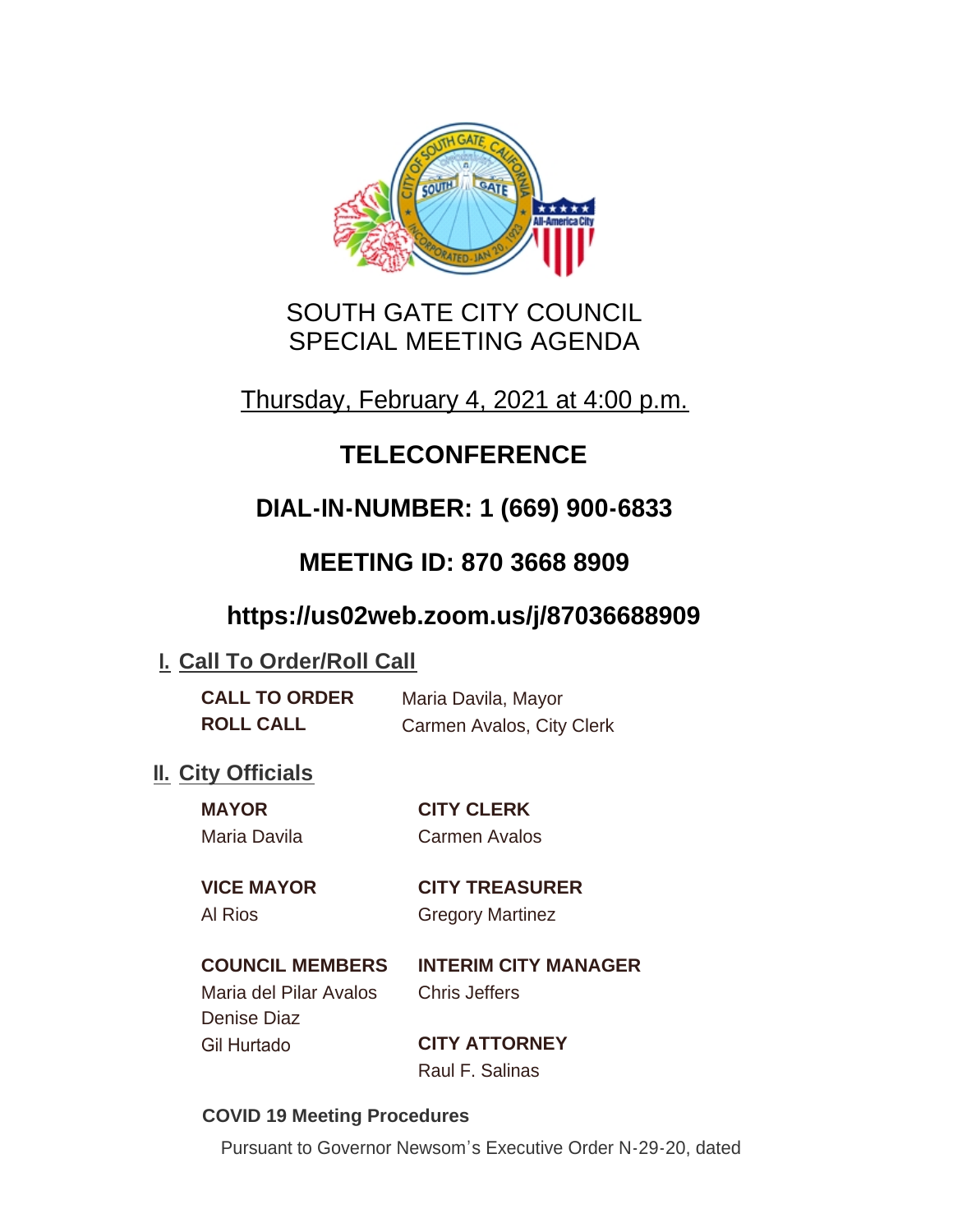March 17, 2020, members of the South Gate City Council, staff, and the public will participate in the February 4, 2021 meeting via a teleconference. To avoid exposure to COVID-19 this meeting will be held with City Council Members participating via teleconference by calling Dial-in-Number: 1 (669) 900-6833 and Meeting ID: 870 3668 8909 and https://us02web.zoom.us/j/87036688909

Additionally, you may submit your comments electronically by emailing the City Clerk at cavalos@sogate.org.

#### **Procedure for Participation:**

Any person wanting to participate may request to "speak" on an agenda item. Once acknowledged and authorized by the Mayor the person may speak. Alternatively, any person may submit comments on an item electronically by emailing cavalos@sogate.org. Submissions by email must be received 30 minutes prior to the posted start time of the meeting if emailing subject.

Subject line should read: **COMMENTS FOR ITEM \_\_\_\_\_, MEETING OF FEBRUARY 4, 2021**.

Please note, you will enter the meeting muted, but if you want to comment on an Agenda Item or during the public comment portion of the Agenda, raise your hand or press \*9 at the appropriate time indicated by the Mayor. When you are selected to speak, you will hear that you are unmuted, this is the time to make your public comments. Your patience with these changes is appreciated as the City adjusts to new ways of conducting business during the COVID-19 pandemic. Thank you.

**Accessibility:** Reasonable accommodations for individuals with disabilities will be handled on a case-by-case basis and in accordance with the Americans with Disabilities Act and Governor Newsom's Executive Order N-29-20. Please call the Office of the City Clerk at 323.563.9510.

## **Meeting Compensation Disclosure III.**

Pursuant to Government Code Section 54952.3: Disclosure of compensation for meeting attendance by City Council Members is \$650 monthly regardless of the amount of meetings.

## **Closed Session: (ATTY) IV.**

#### **1. CONSIDER THE EVALUATION OF PERFORMANCE OF A PUBLIC EMPLOYEE**

Pursuant to Government Code Section 54957(b)(1)

a. Interim City Manager

Documents: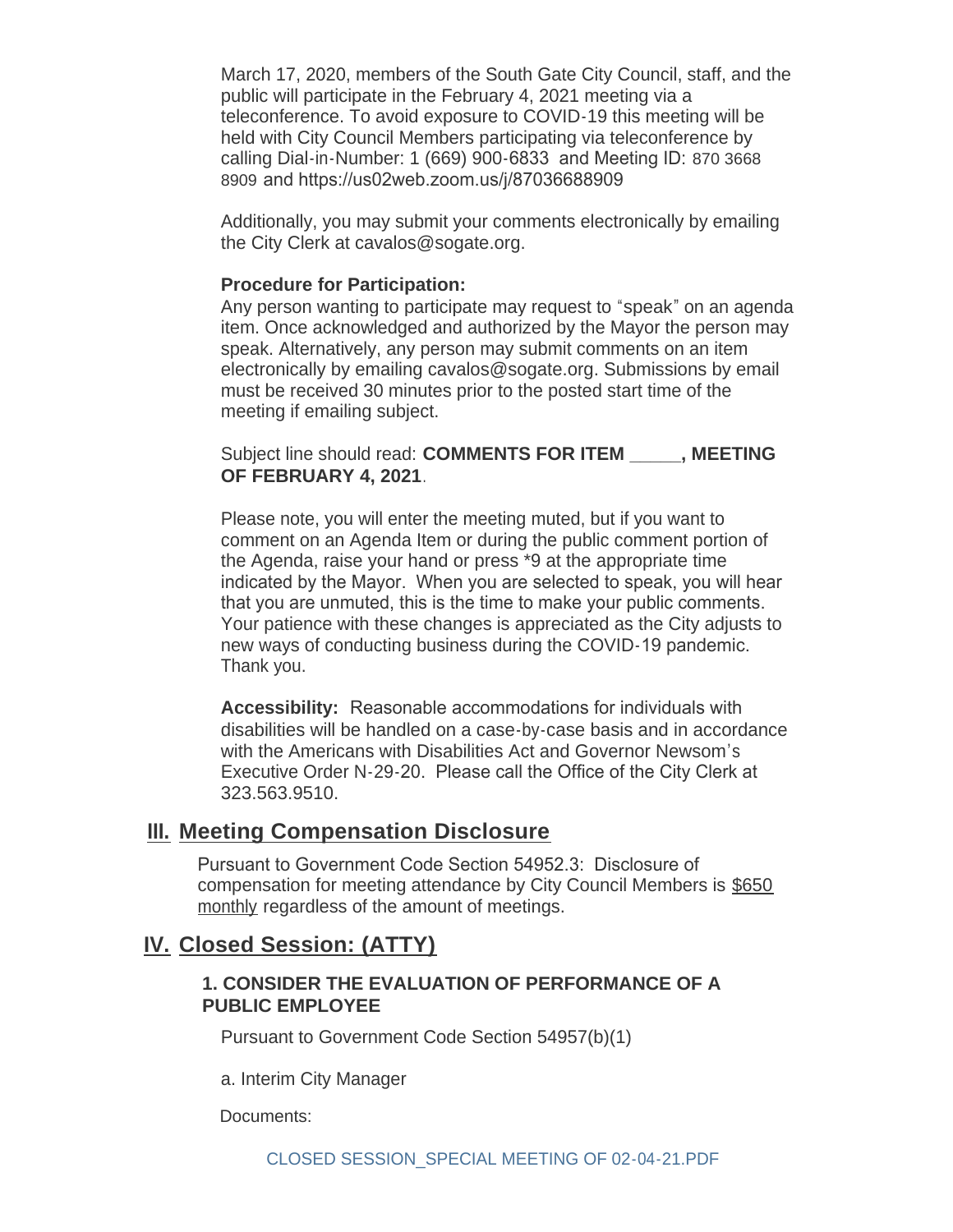#### **2. CONFERENCE WITH LABOR NEGOTIATOR**

Pursuant to Government Code Section 54957.6

Agency Representation: Chris Jeffers, Interim City Manager

Employee Organizations: SGPMA, SGPOA, SGDMA, SGPMMA, SGMEA

## **Special Meeting Adjournment V.**

I, Carmen Avalos, City Clerk, certify that a true and correct copy of the foregoing Meeting Agenda was posted on February 2, 2021 at 2:02 p.m., as required by law.

Carmen Avalos, CMC City Clerk

Materials related to an item on this Agenda submitted to the City Council after distribution of the agenda packet are available for public inspection in the City Clerk's Office

> 8650 California Avenue, South Gate, California 90280 (323) 563-9510 \* fax (323) 563-5411 \* [www.cityofsouthgate.org](http://www.cityofsouthgate.org/)

In compliance with the American with Disabilities Act, if you need special assistance to participate in the City Council Meetings, please contact the Office of the City Clerk.

Notification 48 hours prior to the City Council Meeting will enable the City to make reasonable arrangements to assure accessibility.